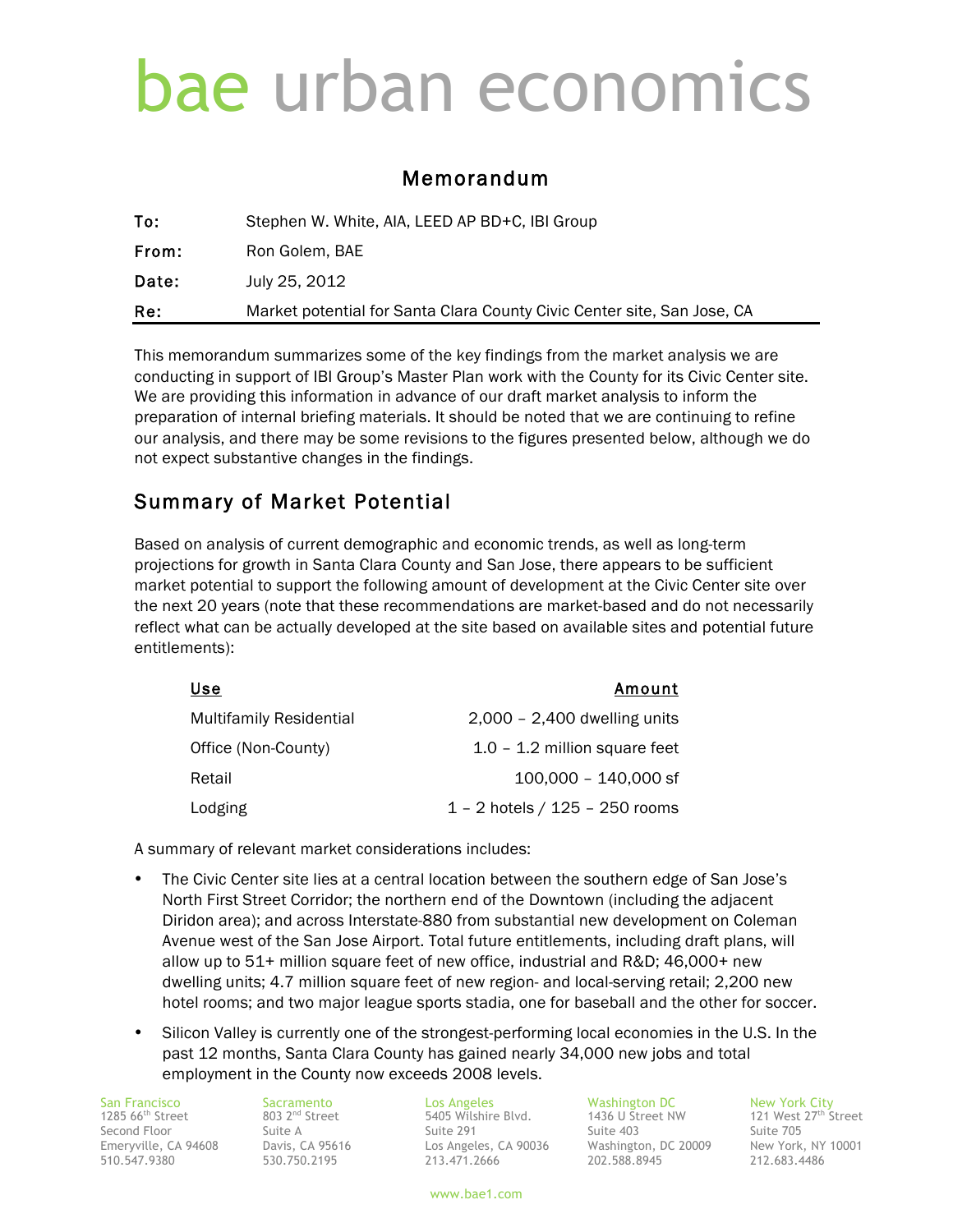- There are now 4,900+ new apartments under *construction* in North and Central San Jose, a rate of production not seen since the late 1990's. Even with this rate of production, absorption is projected to be strong enough to absorb this new development. The growth in apartments is being driven by rapid growth and job creation by Valley companies.
- While Class A office space vacancy in the North San Jose submarket is nearly 20 percent, in the first half of this year net absorption of new office space exceeded every other Santa Clara County submarket except Sunnyvale. At present, northern Santa Clara County's Class A office market is effectively built out and occupied, with demand rapidly filling available space in Sunnyvale and likely to spill over into currently available Santa Clara and San Jose buildings which would subsequently support new office development.
- Retail potential at the site is limited by the extent of nearby regional- and local-serving retail, as well as the local trade area including much of the Airport. Near-term there is likely potential for only 25,000 – 35,000 square feet of retail space to capture unmet demand. Most of the future demand would be generated by new residents and workers at the site. Lodging potential is also driven by new development at the site, as well as its convenient location relative to both Downtown and the Airport.
- While the market is currently spiking with current activity exceeding long-term averages for new development of all product types, even in the future when the market reverts to more normal condition, there would be sufficient demand to support the above development at the Civic Center site based on recent trends. For example, from 2000 to 2010, including a down market period that saw population growth moderate, North San Jose gained 6,517 new households, an increase of 97 percent.

# Product Type Recommendations

- For-sale multifamily residential has not been considered because the County's objective is to retain long-term ownership of the land. While it is possible to develop for-sale multifamily units on ground-leased sites, this is an unusual product type for the local market with a strong potential to encounter resistance from both developers and buyers.
- A mid-rise apartment (Vendome Towers) has been successfully developed adjacent to the Civic Center site, and the northern end of North First Street has two mid-rise apartment projects currently under construction. A high-rise apartment building is being proposed for Downtown. However, most product under development is four-story podium (or wrap) type projects that is typical of most recent apartment development. Much of the potential new multifamily units is likely to be built in mid-rise buildings, although depending upon the developer the initial phase of buildings may be a podium or wrap-type project.
- Office buildings are likely to be Class A buildings of up to six stories, with floorplates of 30,000 to 45,000 square feet, reflecting current tenant preferences. Increasing building heights may be constrained by the circulation challenges presented by such large floorplates. Another consideration is that the trend is for companies to occupy buildings much more intensively than in the recent past – with as little as 150 square feet per employee on average – creating pressure for greater amounts of parking.
- Retail space can be accommodated in the ground floor of mixed-use buildings. Retail opportunities will be focused on smaller, local-serving retailers, including food, and dining.
- Lodging opportunities are mostly likely in limited service to boutique hotels.